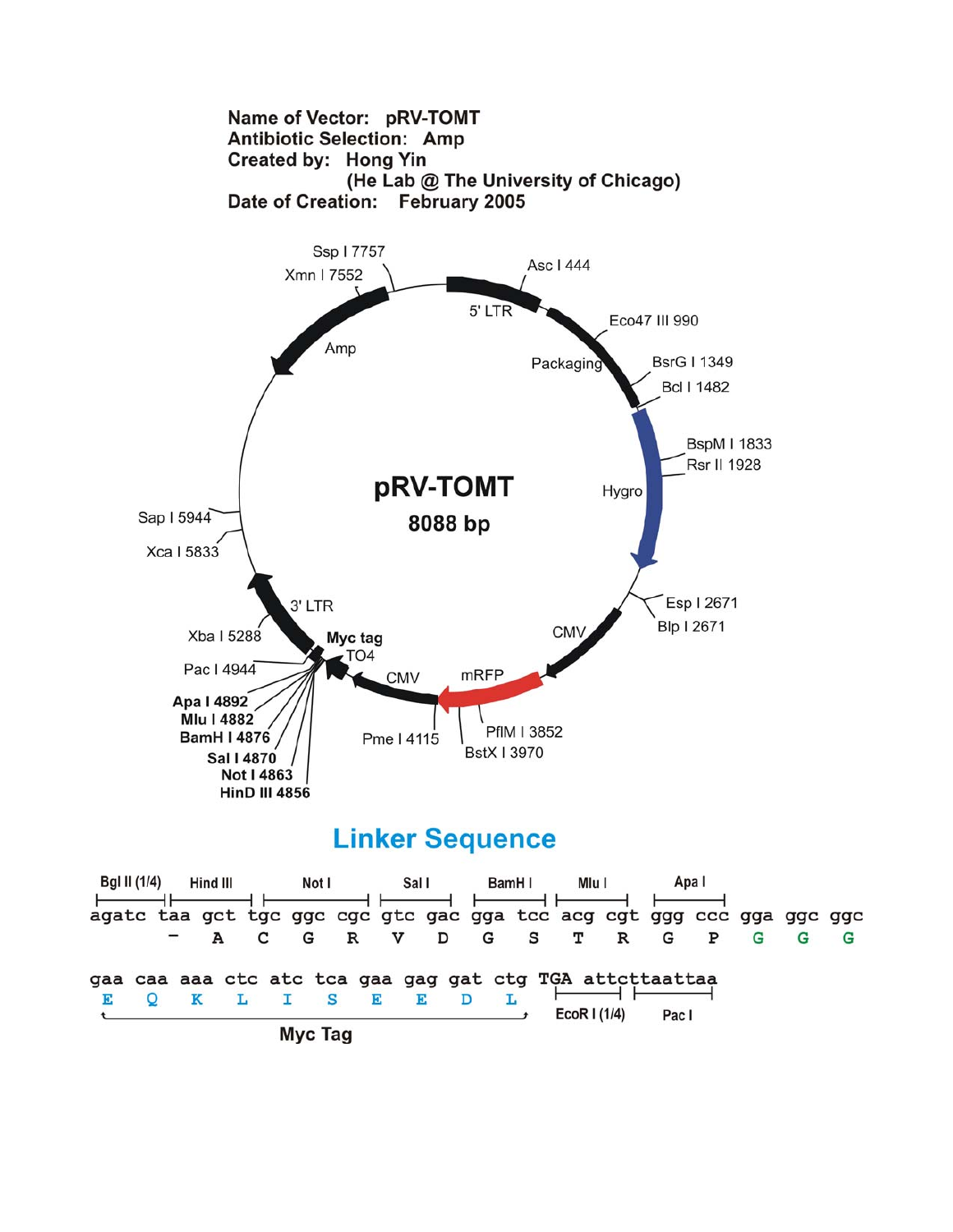## **pRV-TOMT (Myc tag) Full-length Sequence**

|                                        | TTTGAAAGAC CCCACCCGTA GGTGGCAAGC TAGCTTAAGT AACGCCACTT TGCAAGGCAT GGAAAAATAC |  |  |
|----------------------------------------|------------------------------------------------------------------------------|--|--|
|                                        | ATAACTGAGA ATAGAAAAGT TCAGATCAAG GTCAGGAACA AAGAAACAGC TGAATACCAA ACAGGATATC |  |  |
|                                        | TGTGGTAAGC GGTTCCTGCC CCGGCTCAGG GCCAAGAACA GATGAGACAG CTGAGTGATG GGCCAAACAG |  |  |
|                                        | GATATCTGTG GTAAGCAGTT CCTGCCCCGG CTCGGGGCCA AGAACAGATG GTCCCCAGAT GCGGTCCAGC |  |  |
|                                        | CCTCAGCAGT TTCTAGTGAA TCATCAGATG TTTCCAGGGT GCCCCAAGGA CCTGAAAATG ACCCTGTACC |  |  |
|                                        | TTATTTGAAC TAACCAATCA GTTCGCTTCT CGCTTCTGTT CGCGCGCTTC CGCTCTCCGA GCTCAATAAA |  |  |
|                                        | AGAGCCCACA ACCCCTCACT CGGCGCGCCA GTCTTCCGAT AGACTGCGTC GCCCGGGTAC CCGTATTCCC |  |  |
|                                        | AATAAAGCCT CTTGCTGTTT GCATCCGAAT CGTGGTCTCG CTGTTCCTTG GGAGGGTCTC CTCTGAGTGA |  |  |
|                                        | TTGACTACCC ACGACGGGGG TCTTTCATTT GGGGGCTCGT CCGGGATTTG GAGACCCCTG CCCAGGGACC |  |  |
|                                        | ACCGACCCAC CACCGGGAGG TAAGCTGGCC AGCAACTTAT CTGTGTCTGT CCGATTGTCT AGTGTCTATG |  |  |
|                                        | TTTGATGTTA TGCGCCTGCG TCTGTACTAG TTAGCTAACT AGCTCTGTAT CTGGCGGACC CGTGGTGGAA |  |  |
|                                        | CTGACGAGTT CTGAACACCC GGCCGCAACC CTGGGAGACG TCCCAGGGAC TTTGGGGGCC GTTTTTGTGG |  |  |
|                                        | CCCGACCTGA GGAAGGGAGT CGATGTGGAA TCCGACCCCG TCAGGATATG TGGTTCTGGT AGGAGACGAG |  |  |
|                                        | AACCTAAAAC AGTTCCCGCC TCCGTCTGAA TTTTTGCTTT CGGTTTGGAA CCGAAGCCGC GCGTCTTGTC |  |  |
|                                        | TGCTGCAGCG CTGCAGCATC GTTCTGTGTT GTCTCTGTCT GACTGTGTTT CTGTATTTGT CTGAAAATTA |  |  |
|                                        | GGGCCAGACT GTTACCACTC CCTTAAGTTT GACCTTAGGT CACTGGAAAG ATGTCGAGCG GATCGCTCAC |  |  |
|                                        |                                                                              |  |  |
|                                        | TCGGATGGCC GCGAGACGGC ACCTTTAACC GAGACCTCAT CACCCAGGTT AAGATCAAGG TCTTTTCACC |  |  |
|                                        |                                                                              |  |  |
|                                        | TGGCCCGCAT GGACACCCAG ACCAGGTCCC CTACATCGTG ACCTGGGAAG CCTTGGCTTT TGACCCCCCT |  |  |
|                                        | CCCTGGGTCA AGCCCTTTGT ACACCCTAAG CCTCCGCCTC CTCTTCCTCC ATCCGCCCCG TCTCTCCCCC |  |  |
|                                        | TTGAACCTCC TCGTTCGACC CCGCCTCGAT CCTCCCTTTA TCCAGCCCTC ACTCCTTCTC TAGGCGCCGG |  |  |
|                                        | AATTCCGATC TGATCAGCTT GCCACAACCC GTACCAAAGA TGGATAGATC CGGAAAGCCT GAACTCACCG |  |  |
|                                        | CGACGTCTGT CGAGAAGTTT CTGATCGAAA AGTTCGACAG CGTCTCCGAC CTGATGCAGC TCTCGGAGGG |  |  |
|                                        | CGAAGAATCT CGTGCTTTCA GCTTCGATGT AGGAGGGCGT GGATATGTCC TGCGGGTAAA TAGCTGCGCC |  |  |
|                                        | GATGGTTTCT ACAAAGATCG TTATGTTTAT CGGCACTTTG CATCGGCCGC GCTCCCGATT CCGGAAGTGC |  |  |
|                                        | TTGACATTGG GGAATTCAGC GAGAGCCTGA CCTATTGCAT CTCCCGCCGT GCACAGGGTG TCACGTTGCA |  |  |
|                                        | AGACCTGCCT GAAACCGAAC TGCCCGCTGT TCTGCAGCCG GTCGCGGAGG CCATGGATGC GATCGCTGCG |  |  |
|                                        | GCCGATCTTA GCCAGACGAG CGGGTTCGGC CCATTCGGAC CGCAAGGAAT CGGTCAATAC ACTACATGGC |  |  |
|                                        | GTGATTTCAT ATGCGCGATT GCTGATCCCC ATGTGTATCA CTGGCAAACT GTGATGGACG ACACCGTCAG |  |  |
|                                        | TGCGTCCGTC GCGCAGGCTC TCGATGAGCT GATGCTTTGG GCCGAGGACT GCCCCGAAGT CCGGCACCTC |  |  |
|                                        | GTGCACGCGG ATTTCGGCTC CAACAATGTC CTGACGGACA ATGGCCGCAT AACAGCGGTC ATTGACTGGA |  |  |
|                                        | GCGAGGCGAT GTTCGGGGAT TCCCAATACG AGGTCGCCAA CATCTTCTTC TGGAGGCCGT GGTTGGCTTG |  |  |
|                                        | TATGGAGCAG CAGACGCGCT ACTTCGAGCG GAGGCATCCG GAGCTTGCAG GATCGCCGCG GCTCCGGGCG |  |  |
|                                        | TATATGCTCC GCATTGGTCT TGACCAACTC TATCAGAGCT TGGTTGACGG CAATTTCGAT GATGCAGCTT |  |  |
|                                        | GGGCGCAGGG TCGATGCGAC GCAATCGTCC GATCCGGAGC CGGGACTGTC GGGCGTACAC AAATCGCCCG |  |  |
|                                        | CAGAAGCGCG GCCGTCTGGA CCGATGGCTG TGTAGAAGTA CTCGCCGATA GTGGAAACCG ACGCCCCAGC |  |  |
|                                        | ACTCGTCCGA GGGCAAAGGA ATAGAGTAGA TGCCGACCGA ACAAGAGCTG ATTTCGAGAA CGCCTCAGCC |  |  |
|                                        | AGCAACTCGC GCGAGCCTAG CAAGGCAAAT GCGAGAGAAC GGCCTTACGC TTGGTGGCAC AGTTCTCGTC |  |  |
| CACAGTTCGC TAAGCTCGCT                  | CGGCTGGGTC GCGGGAGGGC CGGTCGCAGT GATTCAGGCC CTTCTGGATT                       |  |  |
|                                        | GTGTTGGTCC CCAGGGCACG ATTGTCATGC CCACGCACTC GGGTGATCTG ACTGATCCCG CAGATTGGAG |  |  |
| ATCGCCGCCC GTGCCTGCCG ATTGGGTGCaga tcc |                                                                              |  |  |

TAATAGTAATCAATTACGGGGTCATTAGTTCATAGCCCATATATGGAGTTCCGCGTTACATAACTTACGGTAAATGGCCCGC CTGGCTGACCGCCCAACGACCCCCGCCCATTGACGTCAATAATGACGTATGTTCCCATAGTAACGCCAATAGGGACTTTCCA TTGACGTCAATGGGTGGAGTATTTACGGTAAACTGCCCACTTGGCAGTACATCAAGTGTATCATATGCCAAGTACGCCCCCT ATTGACGTCAATGACGGTAAATGGCCCGCCTGGCATTATGCCCAGTACATGACCTTATGGGACTTTCCTACTTGGCAGTACA TCTACGTATTAGTCATCGCTATTACCATGGTGATGCGGTTTTGGCAGTACATCAATGGGCGTGGATAGCGGTTTGACTCACG GGGATTTCCAAGTCTCCACCCCATTGACGTCAATGGGAGTTTGTTTTGGCACCAAAATCAACGGGACTTTCCAAAATGTCGT AACAACTCCGCCCCATTGACGCAAATGGGCGGTAGGCGTGTACGGTGGGAGGTCTATATAAGCAGAGCTGGTTTAGTGAACC GTCAGATCCGCTAGaccatggcctcctccgaggacgtcatcaaggagttcatgcgcttcaaggtgcgcatggagggctccgt gaacggccacgagttcgagatcgagggcgagggcgagggccgcccctacgagggcacccagaccgccaagctgaaggtgacc aagggcggccccctgcccttcgcctgggacatcctgtcccctcagttccagtacggctccaaggcctacgtgaagcaccccg ccgacatccccgactacttgaagctgtccttccccgagggcttcaagtgggagcgcgtgatgaacttcgaggacggcggcgt ggtgaccgtgacccaggactcctccctgcaggacggcgagttcatctacaaggtgaagctgcgcggcaccaacttcccctcc gacggccccgtaatgcagaagaagaccatgggctgggaggcctccaccgagcggatgtaccccgaggacggcgccctgaagg gcgagatcaagatgaggctgaagctgaaggacggcggccactacgacgccgaggtcaagaccacctacatggccaagaagcc cgtgcagctgcccggcgcctacaagaccgacatcaagctggacatcacctcccacaacgaggactacaccatcgtggaacag tacgagcgcgccgagggccgccactccaccggcgcctaaggatc**t gtt taa ac**ATTGATTATTGACTAGTTATTA ATAGTAATCAATTACGGGGTCATTAGTTCATAGCCCATATATGGAGTTCCGCGTTACATAACTTACGGTAAATGGCCCGCCT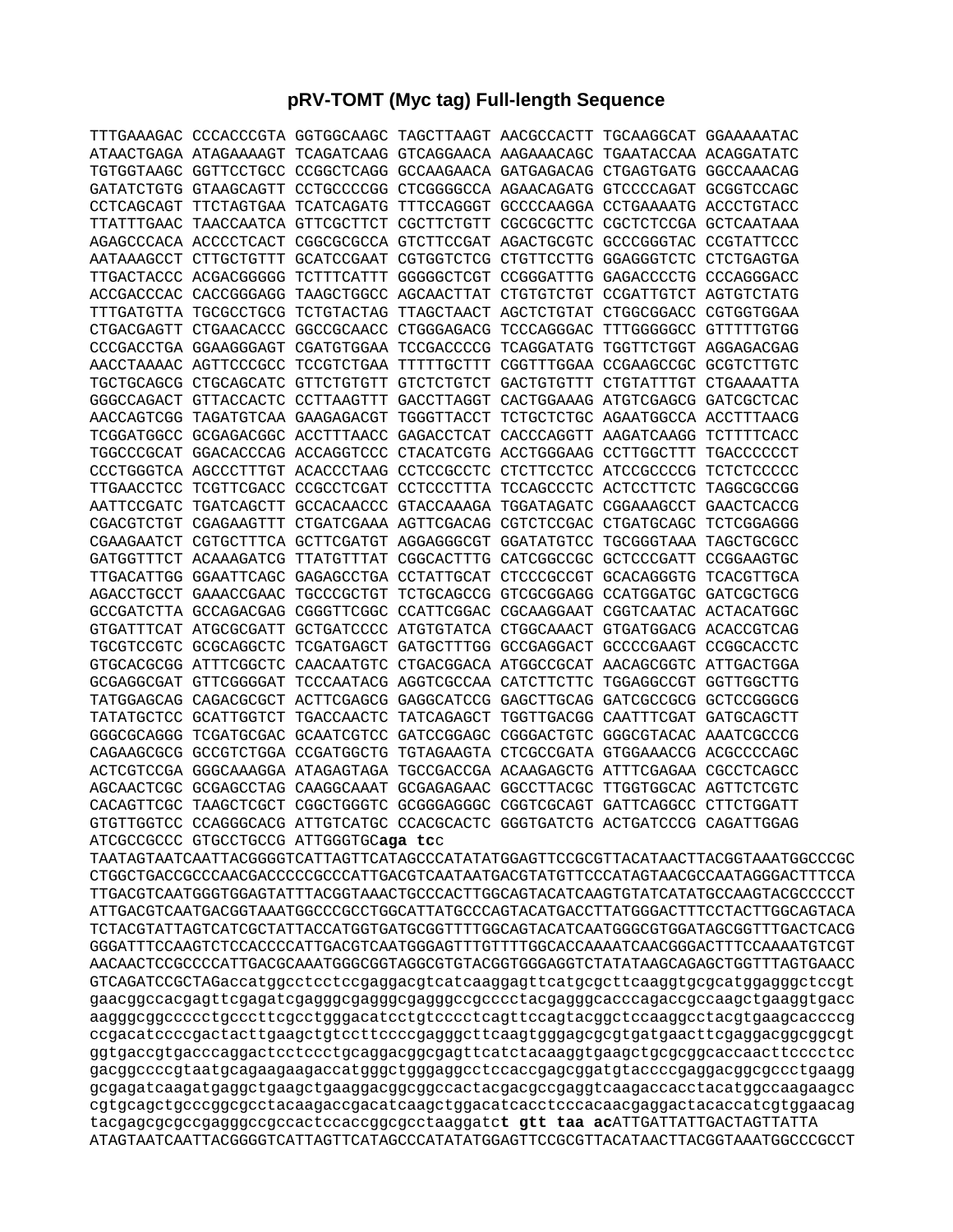GGCTGACCGCCCAACGACCCCCGCCCATTGACGTCAATAATGACGTATGTTCCCATAGTAACGCCAATAGGGACTTTCCATT GACGTCAATGGGTGGAGTATTTACGGTAAACTGCCCACTTGGCAGTACATCAAGTGTATCATATGCCAAGTACGCCCCCTAT TGACGTCAATGACGGTAAATGGCCCGCCTGGCATTATGCCCAGTACATGACCTTATGGGACTTTCCTACTTGGCAGTACATC TACGTATTAGTCATCGCTATTACCATGGTGATGCGGTTTTGGCAGTACATCAATGGGCGTGGATAGCGGTTTGACTCACGGG CAACTCCGCCCCATTGACGCAAATGGGCGGTAGGCGTGTACGGTGGAGGTCTATATAAGCAGAGCTCTCCCTATCAGTGAT AGAGATCTCCCTATCAGTGATAGAGATCTCCCTATCAGTGATAGAGATCTCCCTATCAGTGATAGAGATCTCCTATCAGTGTTTAGT GAACCGTCAGATCGCCTGGAGACGCCATCCACGCTGTTTTGACCTCCATAGAAGAtctaagctt gcgg ccg cgt cga cgg atc cA CGC GT GGGCCC gga ggc ggc gaa caa aaa ctc atc tca gaa gag gat ctg TGA attctt aat taa cgATAAAATA AAAGATTTTA TTTAGTCTCC AGAAAAAGGG GGGAATGAAA GACCCCACCT GTAGGTTTGG CAAGCTAGCT TAAGTAACGC CATTTTGCAA GGCATGGAAA AATACATAAC TGAGAATAGA GAAGTTCAGA TCAAGGTCAG GAACAGATGG AACAGCTGAA TATGGGCCAA ACAGGATATC TGTGGTAAGC AGTTCCTGCC CCGGCTCAGG GCCAAGAACA GATGGAACAG CTGAATATGG GCCAAACAGG ATATCTGTGG TAAGCAGTTC CTGCCCCGGC TCAGGGCCAA GAACAGATGG TCCCCAGATG CGGTCCAGCC CTCAGCAGTT TCTAGAGAAC CATCAGATGT TTCCAGGGTG CCCCAAGGAC CTGAAATGAC CCTGTGCCTT ATTTGAACTA ACCAATCAGT TCGCTTCTCG CTTCTGTTCG CGCGCTTCTG CTCCCCGAGC TCAATAAAAG AGCCCACAAC CCCTCACTCG GGGCGCCAGT CCTCCGATTG ACTGAGTCGC CCGGGTACCC GTGTATCCAA TAAACCCTCT TGCAGTTGCA TCCGACTTGT GGTCTCGCTG TTCCTTGGGA GGGTCTCCTC TGAGTGATTG ACTACCCGTC AGCGGGGGTC TTTCATTTGG GGGCTCGTCC GGGATCGGGA GACCCCTGCC CAGGGACCAC CGACCCACCA CCGGGAGGTA AGCTGGCTGC CTCGCGCGTT TCGGTGATGA CGGTGAAAAC CTCTGACACA TGCAGCTCCC GGAGACGGTC ACAGCTTGTC TGTAAGCGGA TGCCGGGAGC AGACAAGCCC GTCAGGGCGC GTCAGCGGGT GTTGGCGGGT GTCGGGGCGC AGCCATGACC CAGTCACGTA GCGATAGCGG AGTGTATACT GGCTTAACTA TGCGGCATCA GAGCAGATTG TACTGAGAGT GCACCATATG CGGTGTGAAA TACCGCACAG ATGCGTAAGG AGAAAATACC GCATCAGGCG CTCTTCCGCT TCCTCGCTCA CTGACTCGCT GCGCTCGGTC GTTCGGCTGC GGCGAGCGGT ATCAGCTCAC TCAAAGGCGG TAATACGGTT ATCCACAGAA TCAGGGGATA ACGCAGGAAA GAACATGTGA GCAAAAGGCC AGCAAAAGGC CAGGAACCGT AAAAAGGCCG CGTTGCTGGC GTTTTTCCAT AGGCTCCGCC CCCCTGACGA GCATCACAAA AATCGACGCT CAAGTCAGAG GTGGCGAAAC CCGACAGGAC TATAAAGATA CCAGGCGTTT CCCCCTGGAA GCTCCCTCGT GCGCTCTCCT GTTCCGACCC TGCCGCTTAC CGGATACCTG TCCGCCTTTC TCCCTTCGGG AAGCGTGGCG CTTTCTCATA GCTCACGCTG TAGGTATCTC AGTTCGGTGT AGGTCGTTCG CTCCAAGCTG GGCTGTGTGC ACGAACCCCC CGTTCAGCCC GACCGCTGCG CCTTATCCGG TAACTATCGT CTTGAGTCCA ACCCGGTAAG ACACGACTTA TCGCCACTGG CAGCAGCCAC TGGTAACAGG ATTAGCAGAG CGAGGTATGT AGGCGGTGCT ACAGAGTTCT TGAAGTGGTG GCCTAACTAC GGCTACACTA GAAGGACAGT ATTTGGTATC TGCGCTCTGC TGAAGCCAGT TACCTTCGGA AAAGAGTTG GTAGCTCTTG ATCCGGCAAA CAAACCACCG CTGGTAGCGG TGGTTTTTTT GTTTGCAAGC AGCAGATTAC GCGCAGAAAA AAAGGATCTC AAGAAGATCC TTTGATCTTT TCTACGGGGT CTGACGCTCA GTGGAACGAA AACTCACGTT AAGGGATTTT GGTCATGAGA TTATCAAAAA GGATCTTCAC CTAGATCCTT TTAAATTAAA AATGAAGTTT TAAATCAATC TAAAGTATAT ATGAGTAAAC TTGGTCTGAC AGTTACCAAT GCTTAATCAG TGAGGCACCT ATCTCAGCGA TCTGTCTATT TCGTTCATCC ATAGTTGCCT GACTCCCCGT CGTGTAGATA ACTACGATAC GGGAGGGCTT ACCATCTGGC CCCAGTGCTG CAATGATACC GCGAGACCCA CGCTCACCGG CTCCAGATTT ATCAGCAATA AACCAGCCAG CCGGAAGGGC CGAGCGCAGA AGTGGTCCTG CAACTTTATC CGCCTCCATC CAGTCTATTA ATTGTTGCCG GGAAGCTAGA GTAAGTAGTT CGCCAGTTAA TAGTTTGCGC AACGTTGTTG CCATTGCTGC AGGCATCGTG GTGTCACGCT CGTCGTTTGG TATGGCTTCA TTCAGCTCCG GTTCCCAACG ATCAAGGCGA GTTACATGAT CCCCCATGTT GTGCAAAAAA GCGGTTAGCT CCTTCGGTCC TCCGATCGTT GTCAGAAGTA AGTTGGCCGC AGTGTTATCA CTCATGGTTA TGGCAGCACT GCATAATTCT CTTACTGTCA TGCCATCCGT AAGATGCTTT TCTGTGACTG GTGAGTACTC AACCAAGTCA TTCTGAGAAT AGTGTATGCG GCGACCGAGT TGCTCTTGCC CGGCGTCAAC ACGGGATAAT ACCGCGCCAC ATAGCAGAAC TTTAAAAGTG CTCATCATTG GAAAACGTTC TTCGGGGCGA AAACTCTCAA GGATCTTACC GCTGTTGAGA TCCAGTTCGA TGTAACCCAC TCGTGCACCC AACTGATCTT CAGCATCTTT TACTTTCACC AGCGTTTCTG GGTGAGCAAA AACAGGAAGG CAAAATGCCG CAAAAAAGGG AATAAGGGCG ACACGGAAAT GTTGAATACT CATACTCTTC CTTTTTCAAT ATTATTGAAG CATTTATCAG GGTTATTGTC TCATGAGCGG ATACATATTT GAATGTATTT AGAAAAATAA ACAAATAGGG GTTCCGCGCA CATTTCCCCG AAAAGTGCCA CCTGACGTCT AAGAAACCAT TATTATCATG ACATTAACCT ATAAAAATAG GCGTATCACG AGGCCCTTTC GTCTTCAAGA ATTCATACCA GATCACCGAA AACTGTCCTC CAAATGTGTC CCCCTCACAC TCCCAAATTC GCGGGCTTCT GCCTCTTAGA CCACTCTACC CTATTCCCCA CACTCACCGG AGCCAAAGCC GCGGCCCTTC CGTTTCTTTG CT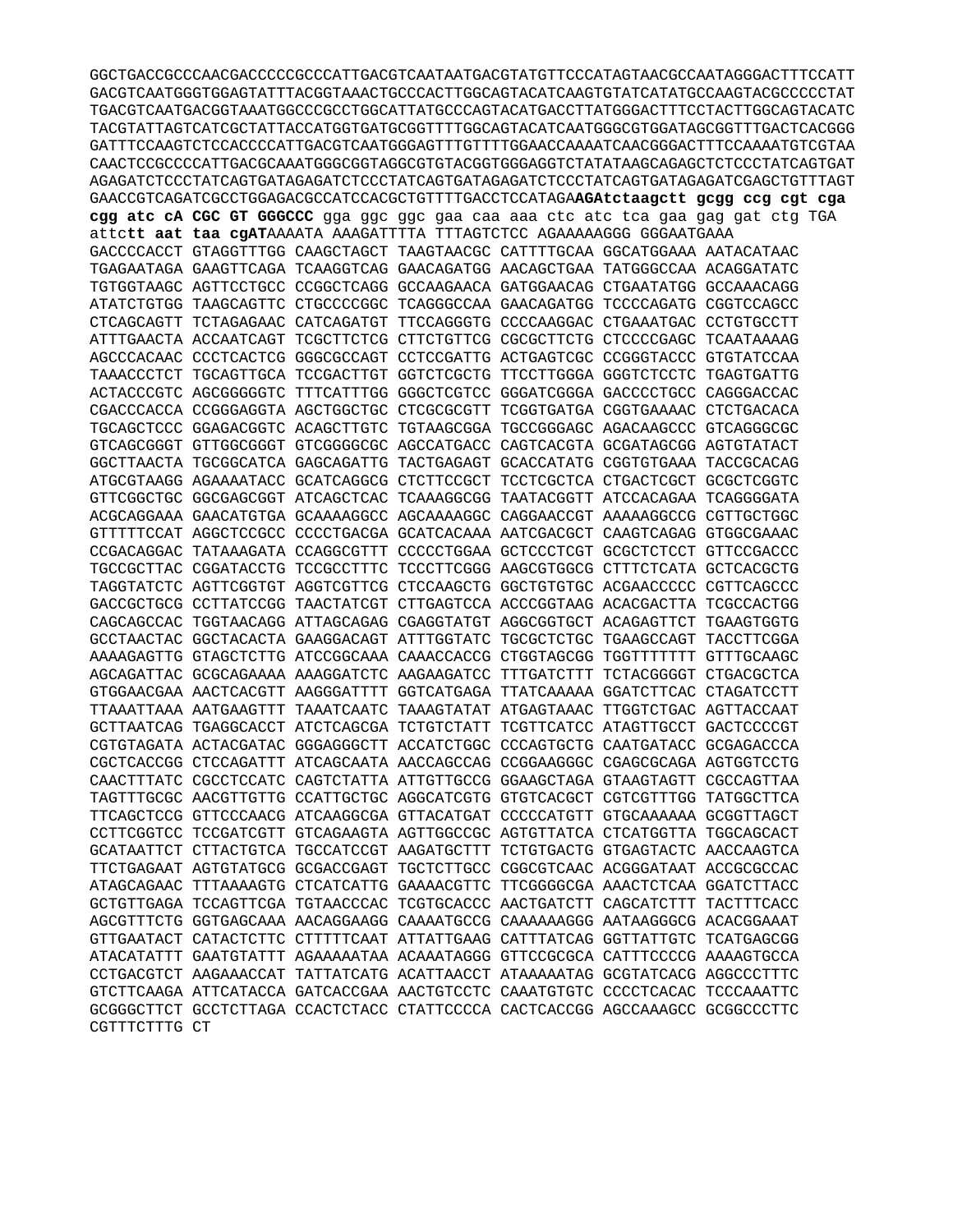| Unique enzymes in pRV-TOMT:                   |             |                  |              |              |              |       |                  |             | 3410<br>4933 | 4113<br>5606 | 4872<br>6622 | 4883<br>6708 |
|-----------------------------------------------|-------------|------------------|--------------|--------------|--------------|-------|------------------|-------------|--------------|--------------|--------------|--------------|
| Asc I                                         |             | GG`CGCG, CC      |              | 444          |              |       |                  |             | 6708         | 6805         | 6806         | 7270         |
| Eco47 III                                     |             | AGC GCT          |              | 990          |              |       | AlwN I           | (4)         | 7585<br>232  | 7591<br>5152 | 5227         | 6476         |
| BsrG I                                        |             | T`GTAC, A        |              | 1349         |              |       | Apa I            | (1)         | 4892         |              |              |              |
|                                               |             |                  |              |              |              |       | ApaL I           | (5)         | 1800         | 2102         | 5876         | 6374         |
| Bcl I                                         |             | T`GATC, A        |              | 1482         |              |       |                  |             | 7620         |              |              |              |
| BspM I                                        |             | ACCTGC 10/14     |              | 1833         |              |       | Apo I            | (6)         | 939<br>7946  | 1471<br>8002 | 1763         | 4934         |
| Rsr II                                        |             | CG`GWC, CG       |              | 1928         |              |       | Asc I            | (1)         | 444          |              |              |              |
| Blp I                                         |             | GC `TNA, GC      |              | 2671         |              |       | Ase I            | (2)         | 4139         | 7125         |              |              |
| Esp I                                         |             | GC `TNA, GC      |              | 2671         |              |       | Asp718           | (2)         | 477          | 5471         |              |              |
| PflM I                                        |             | CCAN, NNN `NTGG  |              | 3852         |              |       | Ava I            | (8)         | 242          | 473          | 2769         | 3689         |
| BstX I                                        |             | CCAN, NNNN `NTGG |              | 3970         |              |       | Ava II           | (15)        | 3881<br>261  | 5401<br>274  | 5434<br>329  | 5467<br>627  |
| Pme I                                         |             | CTTT AAAC        |              | 4115         |              |       |                  |             | 757          | 1286         | 1928         | 2469         |
| HinD III                                      |             | A`AGCT, T        |              | 4856         |              |       |                  |             | 2737         | 5256         | 5269         | 5324         |
| Not I                                         |             | GC `GGCC, GC     |              | 4863         |              |       | BamH I           |             | 5621<br>4876 | 7091         | 7313         |              |
| Sal I                                         |             | G`TCGA, C        |              | 4870         |              |       | Ban I            | (1)<br>(15) | 319          | 477          | 1209         | 1464         |
| BamH I                                        |             | G`GATC, C        |              | 4876         |              |       |                  |             | 2094         | 3294         | 3545         | 3803         |
| Mlu I                                         |             | A`CGCG, T        |              | 4882         |              |       |                  |             | 3890         | 3998         | 4097         | 5314         |
|                                               |             |                  |              |              |              |       |                  |             | 5439         | 5471         | 6901         |              |
| Bsp120 I                                      |             | G`GGCC, C        |              | 4888         |              |       | Ban II           | (9)         | 414<br>4700  | 427<br>4892  | 598<br>5408  | 3488<br>5421 |
| Apa I                                         |             | G, GGCC `C       |              | 4892         |              |       |                  |             | 5592         |              |              |              |
| Pac I                                         |             | TTA, AT`TAA      |              | 4944         |              |       | Bbe I            | (5)         | 1468         | 3894         | 4002         | 4101         |
| Xba I                                         |             | T`CTAG, A        |              | 5288         |              |       |                  |             | 5443         |              |              |              |
| Bst1107 I                                     |             | GTA TAC          |              | 5833         |              |       | Bbs I<br>Bbv I   | (3)<br>(13) | 445<br>998   | 3848<br>1006 | 7931<br>1609 | 1867         |
| Xca I                                         |             | GTA   TAC        |              | 5833         |              |       |                  |             | 2260         | 2387         | 4000         | 5711         |
| Sap I                                         |             | GCTCTTC 8/11     |              | 5944         |              |       |                  |             | 5808         | 6479         | 6482         | 6688         |
| Xmn I                                         |             | GAANN NNTTC      |              | 7552         |              |       |                  |             | 7382         |              |              |              |
| Ssp I                                         |             | AAT   ATT        |              | 7757         |              |       | Bbv II<br>Bcl I  | (3)<br>(1)  | 446<br>1482  | 3847         | 7932         |              |
| Number of enzymes = 25                        |             |                  |              |              |              |       | Bcn I            | (22)        | 163          | 239          | 475          | 476          |
|                                               |             |                  |              |              |              |       |                  |             | 604          | 646          | 791          | 2307         |
| The following enzymes do not cut in pRV-TOMT: |             |                  |              |              |              |       |                  |             | 2423         | 3997         | 4893         | 5159         |
|                                               |             |                  |              |              |              |       |                  |             | 5234         | 5469         | 5470         | 5598         |
| Age I                                         | Avr II      |                  | BsiC I       |              | BsiW I       | Bsm I |                  |             | 5640<br>7137 | 5707<br>7488 | 5742         | 6441         |
| Bsp1286 I                                     |             | BstB I           | Cla I        |              | Eco72 I      | Fse I | Bfa I            | (14)        | 31           | 294          | 690          | 728          |
| Hpa I                                         | Mun I       |                  | Nae I        |              | NgoM I       | Nru I |                  |             | 740          | 1461         | 2608         | 3421         |
| Nsi I                                         |             | PaeR7 I          | Pml I        |              | Sfi I        | Sph I |                  |             | 4132         | 5022         | 5289         | 6555         |
| pRV-TOMT: sites sorted by name:               |             |                  |              |              |              |       | Bgl I            | (7)         | 6808<br>2919 | 7143<br>3041 | 3112         | 4222         |
|                                               |             |                  |              |              |              |       |                  |             | 4344         | 4415         | 7073         |              |
| Aat II                                        | (12) 812    |                  | 1547         | 2954         | 3007         |       | Bgl II           | (4)         | 4718         | 4739         | 4760         | 4850         |
|                                               |             | 3090             | 3276         | 3447         | 4257         |       | Blp I            | (1)         | 2671         |              |              |              |
|                                               |             | 4310<br>4871     | 4393         | 4579         | 7875         |       | Bpm I            | (5)         | 2188<br>7023 | 2242         | 4834         | 4959         |
| Acc I<br>Acc65 I                              | (2)<br>(2)  | 477              | 5832<br>5471 |              |              |       | Bsa I            | (8)         | 531          | 552          | 606          | 1216         |
| Aci I                                         | $(100)$ 150 |                  | 272          | 401          | 755          |       |                  |             | 5524         | 5545         | 5600         | 7014         |
|                                               |             | 794              | 927          | 968          | 1109         |       | BsaA I           | (4)         | 3169         | 3643         | 4472         | 5814         |
|                                               |             | 1200             | 1266         | 1365         | 1384         |       | BsaB I<br>BsaH I | (4)<br>(21) | 4717<br>809  | 4738<br>1465 | 4759<br>1544 | 4780<br>2512 |
|                                               |             | 1422<br>1795     | 1539<br>1845 | 1663<br>1865 | 1728<br>1889 |       |                  |             | 2951         | 3004         | 3087         | 3273         |
|                                               |             | 1911             | 1931         | 2108         | 2146         |       |                  |             | 3444         | 3891         | 3948         | 3999         |
|                                               |             | 2156             | 2269         | 2297         | 2299         |       |                  |             | 4098         | 4254         | 4307         | 4390         |
|                                               |             | 2320             | 2449         | 2459         | 2692         |       |                  |             | 4576<br>7872 | 4819         | 5440         | 7490         |
|                                               |             | 2789<br>2927     | 2806<br>2941 | 2887<br>3108 | 2915<br>3199 |       | BsaJ I           | (48)        | 160          | 236          | 315          | 325          |
|                                               |             | 3232             | 3336         | 3357         | 3418         |       |                  |             | 473          | 537          | 622          | 623          |
|                                               |             | 3532             | 3555         | 3579         | 3654         |       |                  |             | 761          | 800          | 801          | 813          |
|                                               |             | 3732             | 3801         | 3871         | 3936         |       |                  |             | 814<br>1332  | 1234<br>1333 | 1303<br>1872 | 1312<br>2073 |
|                                               |             | 4084<br>4244     | 4190<br>4411 | 4218<br>4502 | 4230<br>4535 |       |                  |             | 2228         | 2297         | 2528         | 2741         |
|                                               |             | 4639             | 4660         | 4862         | 4866         |       |                  |             | 2742         | 3189         | 3426         | 3438         |
|                                               |             | 4898             | 5267         | 5569         | 5733         |       |                  |             | 3573         | 3597         | 3633         | 3690         |
|                                               |             | 5772             | 5782         | 5824         | 5849         |       |                  |             | 3750<br>4077 | 3846<br>4492 | 3882         | 3951<br>5231 |
|                                               |             | 5887<br>5986     | 5900<br>5993 | 5926<br>6014 | 5943<br>6105 |       |                  |             | 5310         | 5320         | 5156<br>5467 | 5530         |
|                                               |             | 6133             | 6260         | 6279         | 6400         |       |                  |             | 5616         | 5617         | 6220         | 8066         |
|                                               |             | 6510             | 6645         | 6654         | 7016         |       | BsaW I           | (8)         | 1520         | 1741         | 2278         | 2414         |
|                                               |             | 7107             | 7298         | 7344         | 7465         |       | BseR I           |             | 6266<br>540  | 6413         | 7244<br>1399 | 8053<br>3424 |
|                                               |             | 7509<br>7841     | 7586<br>8008 | 7695<br>8066 | 7794<br>8068 |       |                  | (6)         | 3748         | 1360<br>5533 |              |              |
| Afl II                                        | (3)         | 35               | 1073         | 5026         |              |       | Bsg I            | (2)         | 2848         | 4007         |              |              |
| Afl III                                       | (2)         | 4882             | 6060         |              |              |       | BsiE I           | (13)        | 794          | 1728         | 1863         | 1884         |
| Aha II                                        | (21)        | 809              | 1465         | 1544         | 2512         |       |                  |             | 1893         | 2463         | 2558         | 2705         |
|                                               |             | 2951<br>3444     | 3004<br>3891 | 3087<br>3948 | 3273<br>3999 |       |                  |             | 4866<br>7472 | 5976         | 6400         | 7323         |
|                                               |             | 4098             | 4254         | 4307         | 4390         |       | BsiHKA I         | (9)         | 414          | 1804         | 2106         | 4700         |
|                                               |             | 4576             | 4819         | 5440         | 7490         |       |                  |             | 5408         | 5880         | 6378         | 7539         |
|                                               |             | 7872             |              |              |              |       |                  |             | 7624         |              |              |              |
| Ahd I                                         | (5)         | 1087<br>6953     | 3607         | 5516         | 5562         |       | BsmA I           | (22)        | 180<br>801   | 530<br>899   | 551<br>1016  | 607<br>1140  |
| Alu I                                         | (44)        | 30               | 34           | 120          | 191          |       |                  |             | 1199         | 1217         | 1395         | 1587         |
|                                               |             | 412              | 655          | 735          | 743          |       |                  |             | 3262         | 4565         | 4811         | 4976         |
|                                               |             | 1488             | 1600         | 1632         | 1674         |       |                  |             | 5523         | 5544         | 5601         | 5704         |
|                                               |             | 2059<br>2568     | 2284<br>2675 | 2349<br>3395 | 2378         |       | BsmB I           | (8)         | 7015<br>800  | 7789<br>898  | 1139         | 1198         |
|                                               |             | 3679             | 3796         | 3925         | 3562<br>3991 |       |                  |             | 1396         | 1588         | 4810         | 5703         |
|                                               |             | 4021             | 4698         | 4788         | 4858         |       | BsmF I           | (18)        | 247          | 640          | 796          | 831          |
|                                               |             | 5021             | 5025         | 5112         | 5187         |       |                  |             | 1272         | 2437         | 2723         | 3004         |
|                                               |             | 5406<br>6002     | 5649<br>6228 | 5702<br>6318 | 5721<br>6364 |       |                  |             | 3155<br>4307 | 3323<br>4458 | 3595<br>4626 | 3614<br>5242 |
|                                               |             | 6621             | 7142         | 7242         | 7305         |       |                  |             | 5634         | 7970         |              |              |
| Alw I                                         | (22)        | 1118             | 1424         | 1513         | 1980         |       | BsoF I           | (53)        | 794          | 968          | 984          | 987          |
|                                               |             | 2298             | 2407         | 2780         | 2827         |       |                  |             | 992          | 995          | 1200         | 1598         |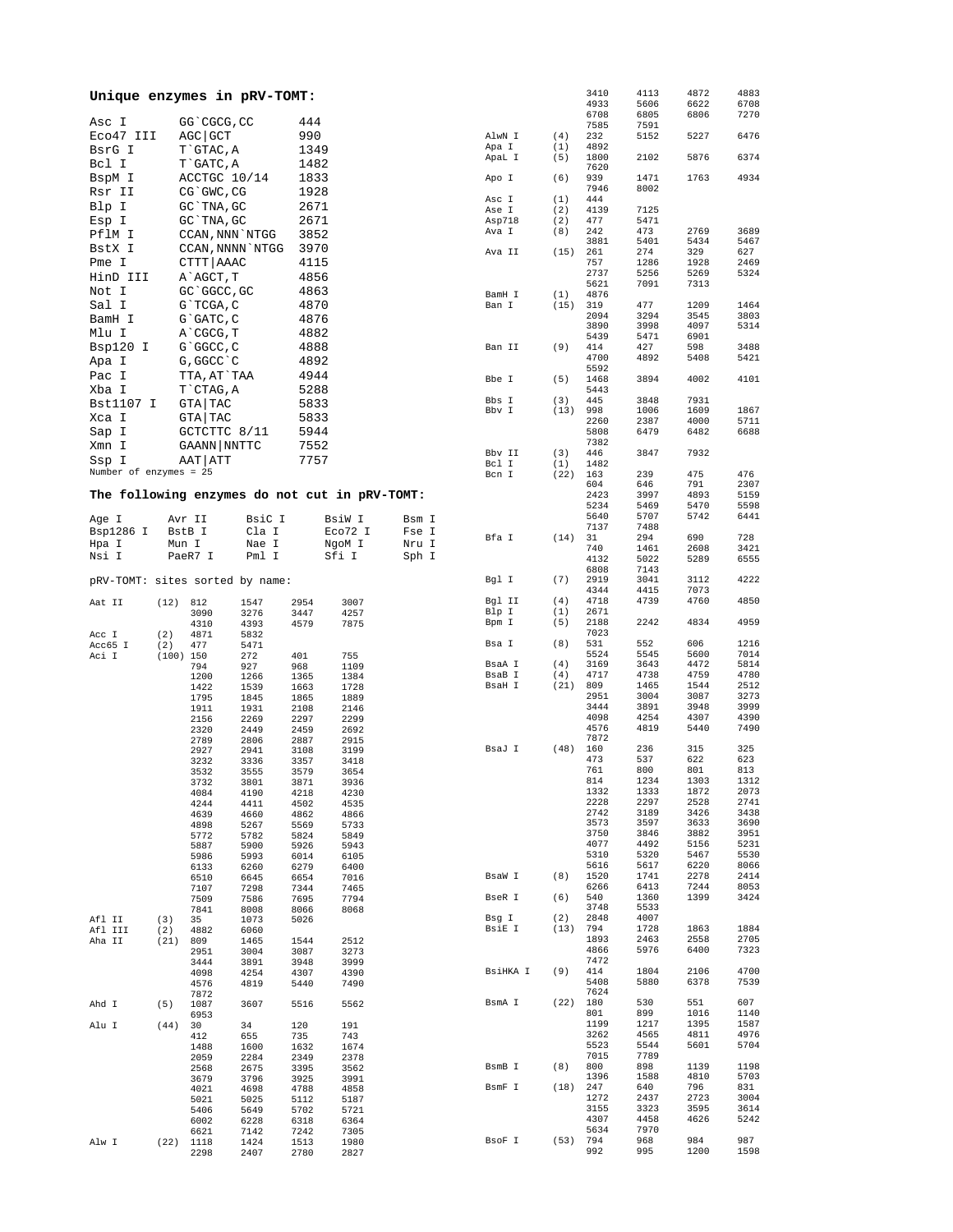|                  |            | 1675         | 1728         | 1856         | 1887         |           |      | 6168         |              |              |              |
|------------------|------------|--------------|--------------|--------------|--------------|-----------|------|--------------|--------------|--------------|--------------|
|                  |            | 1890         | 2146         | 2249         | 2297         | Dsa I     | (9)  | 761          | 1872         | 2228         | 2297         |
|                  |            | 2300         | 2376         | 2460         | 2806         |           |      | 3189         | 3426         | 3846         | 4492         |
|                  |            | 3532         | 3580         | 3733         | 3797         |           |      | 8066         |              |              |              |
|                  |            | 3802         | 3937         | 3989         | 3992         | Eae I     | (13) | 657          | 791          | 1176         | 1197         |
|                  |            | 4084<br>5654 | 4863<br>5700 | 4866<br>5797 | 4899<br>5850 |           |      | 1725<br>3496 | 1890<br>3937 | 2143<br>3972 | 2460<br>4863 |
|                  |            | 5966         | 5984         | 5987         | 6105         |           |      | 7341         |              |              |              |
|                  |            | 6260         | 6403         | 6468         | 6471         | Eag I     | (5)  | 791          | 1725         | 1890         | 2460         |
|                  |            | 6677         | 7005         | 7194         | 7344         |           |      | 4863         |              |              |              |
|                  |            | 7371         | 7466         | 7695         | 8066         | Ear I     | (5)  | 1137         | 1378         | 4916         | 5944         |
|                  |            | 8069         |              |              |              |           |      | 7748         |              |              |              |
| Bsp120 I         | (1)        | 4888         |              |              |              | Eco47 III | (1)  | 990          |              |              |              |
| BspH I           | (3)        | 6780         | 7788         | 7893         |              | Eco57 I   | (6)  | 3583         | 3916         | 3940         | 3946         |
| BspM I           | (1)        | 1833         |              |              |              |           |      | 6607         | 7621         |              |              |
| BspM II          | (4)        | 1520         | 1741         | 2278         | 2414         | ECON I    | (2)  | 851          | 1459         |              |              |
| Bsr I            | (19)       | 450          | 1097         | 1125         | 2005         | Eco0109 I | (5)  | 329          | 1286         | 2718         | 5324         |
|                  |            | 2170<br>5444 | 3125<br>5808 | 3623<br>5839 | 4428<br>6467 | EcoR I    | (4)  | 7929<br>1471 | 1763         | 4934         | 7946         |
|                  |            | 6480         | 6594         | 7000         | 7118         | ECOR II   | (22) | 314          | 622          | 800          | 813          |
|                  |            | 7161         | 7428         | 7600         |              |           |      | 1234         | 1259         | 1282         | 1302         |
| BsrB I           | (7)        | 403          | 1109         | 1911         | 2269         |           |      | 1332         | 2741         | 2917         | 3110         |
|                  |            | 3871         | 5993         | 7794         |              |           |      | 3596         | 3750         | 4220         | 4413         |
| BsrD I           | (2)        | 7014         | 7188         |              |              |           |      | 4811         | 5309         | 5616         | 6086         |
| BsrG I           | (1)        | 1349         |              |              |              |           |      | 6207         | 6220         |              |              |
| BssH II          | (4)        | 393          | 444          | 4072         | 5387         | ECOR V    | (4)  | 138          | 214          | 5134         | 5209         |
| BssS I           | (6)        | 1620         | 2099         | 3500         | 6233         | Ehe I     | (5)  | 1466         | 3892         | 4000         | 4099         |
| Bst1107 I        | (1)        | 7617<br>5833 | 7924         |              |              | Esp I     | (1)  | 5441<br>2671 |              |              |              |
| BstE II          | (3)        | 1154         | 3568         | 3739         |              | Fnu4H I   | (53) | 794          | 968          | 984          | 987          |
| BstN I           | (22)       | 316          | 624          | 802          | 815          |           |      | 992          | 995          | 1200         | 1598         |
|                  |            | 1236         | 1261         | 1284         | 1304         |           |      | 1675         | 1728         | 1856         | 1887         |
|                  |            | 1334         | 2743         | 2919         | 3112         |           |      | 1890         | 2146         | 2249         | 2297         |
|                  |            | 3598         | 3752         | 4222         | 4415         |           |      | 2300         | 2376         | 2460         | 2806         |
|                  |            | 4813         | 5311         | 5618         | 6088         |           |      | 3532         | 3580         | 3733         | 3797         |
|                  |            | 6209         | 6222         |              |              |           |      | 3802         | 3937         | 3989         | 3992         |
| BstU I           | (37)       | 393          | 395          | 446          | 970          |           |      | 4084         | 4863         | 4866         | 4899         |
|                  |            | 972          | 1202         | 1541         | 1730         |           |      | 5654         | 5700         | 5797         | 5850         |
|                  |            | 1865<br>2257 | 1976<br>2299 | 2042<br>2459 | 2108<br>2600 |           |      | 5966<br>6260 | 5984<br>6403 | 5987<br>6468 | 6105<br>6471 |
|                  |            | 2602         | 2692         | 2889         | 3711         |           |      | 6677         | 7005         | 7194         | 7344         |
|                  |            | 3801         | 4074         | 4192         | 4868         |           |      | 7371         | 7466         | 7695         | 8066         |
|                  |            | 4884         | 5387         | 5389         | 5661         |           |      | 8069         |              |              |              |
|                  |            | 5663         | 5766         | 6107         | 6688         | Fok I     | (14) | 499          | 1207         | 1367         | 1889         |
|                  |            | 7018         | 7511         | 7843         | 8008         |           |      | 2262         | 3590         | 3647         | 3886         |
|                  |            | 8068         |              |              |              |           |      | 4809         | 5492         | 5748         | 6919         |
| BstX I           | (1)        | 3970         |              |              |              |           |      | 7100         | 7387         |              |              |
| BstY I           | (16)       | 1517         | 2831         | 3414         | 4106         | Fsp I     | (2)  | 3476         | 7175         |              |              |
|                  |            | 4718         | 4739         | 4760         | 4850         | Gdi II    | (15) | 790          | 792          | 1196         | 1724         |
|                  |            | 4876<br>6798 | 4926<br>6810 | 6701<br>7578 | 6712<br>7595 |           |      | 1726<br>2459 | 1889<br>2461 | 1891<br>3497 | 2142<br>3938 |
| Bsu36 I          | (3)        | 848          | 1085         | 4102         |              |           |      | 4862         | 4864         | 7340         |              |
| Cac8 I           | (35)       | 28           | 32           | 395          | 446          | Gsu I     | (5)  | 2187         | 2241         | 4833         | 4960         |
|                  |            | 657          | 661          | 717          | 1266         |           |      | 7024         |              |              |              |
|                  |            | 1490         | 1845         | 2046         | 2106         | Hae I     | (10) | 659          | 1178         | 1871         | 3431         |
|                  |            | 2286         | 2449         | 2591         | 2604         |           |      | 3638         | 3860         | 3974         | 6075         |
|                  |            | 2677         | 2816         | 2915         | 3108         |           |      | 6086         | 6538         |              |              |
|                  |            | 4074         | 4218         | 4411         | 4860         | Hae II    | (8)  | 992          | 1468         | 3894         | 4002         |
|                  |            | 5019<br>5991 | 5023         | 5389         | 5651<br>6674 |           | (51) | 4101<br>172  | 5443<br>203  | 5938         | 6308         |
|                  |            | 7065         | 6077<br>7198 | 6114<br>8010 |              | Hae III   |      | 793          | 829          | 248<br>841   | 659<br>1054  |
| Cfr10 I          | (4)        | 1858         | 2700         | 4094         | 7033         |           |      | 1178         | 1199         | 1264         | 1727         |
| Csp6 I           | (25)       | 347          | 478          | 725          | 1350         |           |      | 1871         | 1892         | 1920         | 2072         |
|                  |            | 1502         | 2436         | 2489         | 3047         |           |      | 2145         | 2227         | 2462         | 2633         |
|                  |            | 3072         | 3127         | 3160         | 3211         |           |      | 2700         | 2719         | 2913         | 3106         |
|                  |            | 3368         | 3625         | 3877         | 4066         |           |      | 3431         | 3498         | 3531         | 3582         |
|                  |            | 4350         | 4375         | 4430         | 4463         |           |      | 3638         | 3825         | 3860         | 3939         |
|                  |            | 4514         | 4671         | 5472         | 5867         |           |      | 3974         | 4083         | 4216         | 4409         |
|                  |            | 7432         |              |              |              |           |      | 4865         | 4890         | 5123         | 5168         |
| Dde I            | (28)       | 76<br>554    | 166<br>848   | 192<br>1085  | 283<br>1357  |           |      | 5198<br>6104 | 5243<br>6538 | 6075<br>6996 | 6086<br>7076 |
|                  |            | 1898         | 2585         | 2671         | 3615         |           |      | 7343         | 7930         | 8071         |              |
|                  |            | 4102         | 4854         | 4917         | 5067         | Hga I     | (17) | 457          | 709          | 962          | 1571         |
|                  |            | 5162         | 5237         | 5278         | 5459         |           |      | 2023         | 2262         | 2407         | 2519         |
|                  |            | 5547         | 5870         | 6335         | 6744         |           |      | 3354         | 3955         | 4657         | 4826         |
|                  |            | 6910         | 7450         | 7876         | 8022         |           |      | 4858         | 5756         | 6170         | 6748         |
| Dpn I            | (46)       | 96           | 1113         | 1245         | 1430         |           |      | 7480         |              |              |              |
|                  |            | 1479         | 1484         | 1519         | 1565         | HgiA I    | (9)  | 414          | 1804         | 2106         | 4700         |
|                  |            | 1698         | 1883         | 1896         | 1986         |           |      | 5408         | 5880         | 6378         | 7539         |
|                  |            | 2293<br>2802 | 2413<br>2833 | 2777<br>3416 | 2786<br>3512 | HgiE II   | (2)  | 7624<br>5878 | 6639         |              |              |
|                  |            | 3908         | 4108         | 4720         | 4741         | Hha I     | (42) | 395          | 397          | 446          | 448          |
|                  |            | 4762         | 4783         | 4808         | 4852         |           |      | 715          | 972          | 991          | 1467         |
|                  |            | 4878         | 4928         | 5087         | 5601         |           |      | 1679         | 1732         | 1976         | 2044         |
|                  |            | 6628         | 6703         | 6714         | 6722         |           |      | 2259         | 2386         | 2459         | 2602         |
|                  |            | 6800         | 6812         | 6917         | 7258         |           |      | 3465         | 3477         | 3711         | 3801         |
|                  |            | 7276         | 7322         | 7580         | 7597         |           |      | 3893         | 4001         | 4074         | 4076         |
|                  |            | 7633         | 7959         |              |              |           |      | 4100         | 5389         | 5391         | 5442         |
| DpnII            | (46)       | 94           | 1111         | 1243         | 1428         |           |      | 5663         | 5766         | 5796         | 5937         |
|                  |            | 1477         | 1482         | 1517         | 1563         |           |      | 5970         | 6240         | 6307         | 6407         |
|                  |            | 1696<br>2291 | 1881<br>2411 | 1894<br>2775 | 1984<br>2784 |           |      | 6581<br>7513 | 6690<br>7845 | 7083         | 7176         |
|                  |            | 2800         | 2831         | 3414         | 3510         | HinC II   | (3)  | 2356         | 4872         | 7494         |              |
|                  |            | 3906         | 4106         | 4718         | 4739         | Hind II   | (3)  | 2356         | 4872         | 7494         |              |
|                  |            | 4760         | 4781         | 4806         | 4850         | HinD III  | (1)  | 4856         |              |              |              |
|                  |            | 4876         | 4926         | 5085         | 5599         | Hinf I    | (17) | 299          | 518          | 858          | 869          |
|                  |            | 6626         | 6701         | 6712         | 6720         |           |      | 1616         | 1738         | 1938         | 2189         |
|                  |            | 6798         | 6810         | 6915         | 7256         |           |      | 2712         | 3239         | 3755         | 4542         |
|                  |            | 7274         | 7320         | 7578         | 7595         |           |      | 5461         | 5960         | 6035         | 6431         |
|                  |            | 7631         | 7957         |              |              |           |      | 6948         |              |              |              |
| Dra I<br>Dra III | (4)        | 4115<br>1808 | 6819<br>2101 | 6838         | 7530         | HinI I    | (21) | 809<br>2951  | 1465<br>3004 | 1544<br>3087 | 2512<br>3273 |
|                  | (2)<br>(5) | 2024         | 2405         | 3953         | 5755         |           |      | 3444         | 3891         |              | 3999         |
| Drd I            |            |              |              |              |              |           |      |              |              | 3948         |              |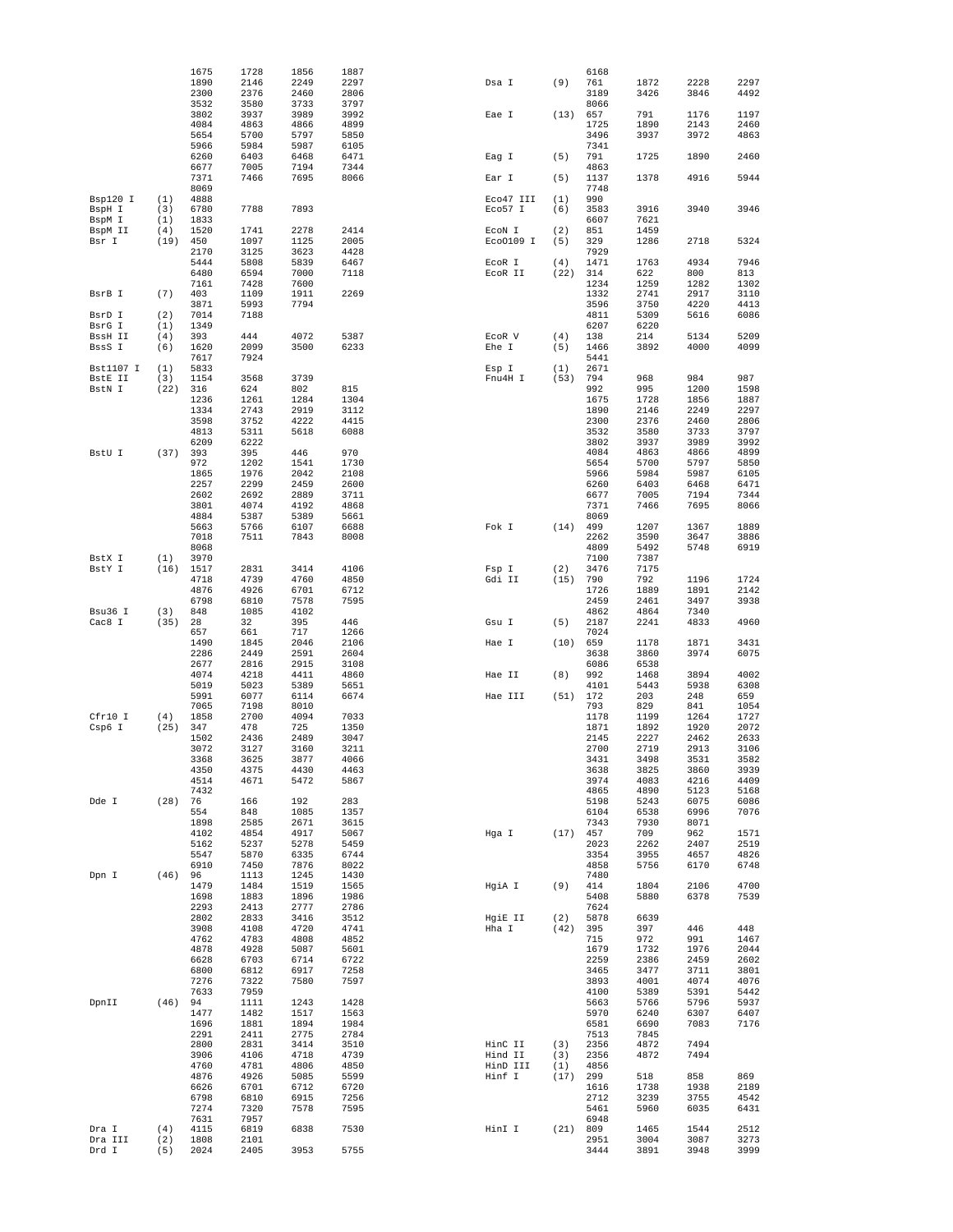|         |      | 4098         | 4254         | 4307         | 4390         |                 |            | 7135         | 7245         | 7487         | 8054         |
|---------|------|--------------|--------------|--------------|--------------|-----------------|------------|--------------|--------------|--------------|--------------|
|         |      | 4576         | 4819         | 5440         | 7490         | MspA1 I         | (14)       | 120          | 191          | 1847         | 2156         |
| HinP I  | (42) | 7872<br>393  | 395          | 444          | 446          |                 |            | 2299<br>5569 | 3991<br>5772 | 5112<br>6402 | 5187<br>6647 |
|         |      | 713          | 970          | 989          | 1465         |                 |            | 7588         | 8068         |              |              |
|         |      | 1677         | 1730         | 1974         | 2042         | Nar I           | (5)        | 1465         | 3891         | 3999         | 4098         |
|         |      | 2257         | 2384         | 2457         | 2600         |                 |            | 5440         |              |              |              |
|         |      | 3463         | 3475         | 3709         | 3799         | Nci I           | (22)       | 162          | 238          | 474          | 475          |
|         |      | 3891         | 3999         | 4072         | 4074<br>5440 |                 |            | 603<br>2422  | 645          | 790<br>4892  | 2306<br>5158 |
|         |      | 4098<br>5661 | 5387<br>5764 | 5389<br>5794 | 5935         |                 |            | 5233         | 3996<br>5468 | 5469         | 5597         |
|         |      | 5968         | 6238         | 6305         | 6405         |                 |            | 5639         | 5706         | 5741         | 6440         |
|         |      | 6579         | 6688         | 7081         | 7174         |                 |            | 7136         | 7487         |              |              |
|         |      | 7511         | 7843         |              |              | Nco I           | (5)        | 1872         | 3189         | 3426         | 3846         |
| Hpa II  | (36) | 162          | 238          | 474          | 602          |                 |            | 4492         |              |              |              |
|         |      | 644<br>1742  | 790<br>1859  | 1468<br>2092 | 1521<br>2279 | Nde I<br>Nhe I  | (4)<br>(2) | 1970<br>30   | 3063<br>5021 | 4366         | 5883         |
|         |      | 2305         | 2415         | 2421         | 2701         | Nla III         | (26)       | 62           | 1272         | 1876         | 1959         |
|         |      | 3996         | 4095         | 4892         | 5158         |                 |            | 1994         | 2760         | 3133         | 3193         |
|         |      | 5233         | 5468         | 5596         | 5638         |                 |            | 3430         | 3463         | 3481         | 3850         |
|         |      | 5706         | 5740         | 6267         | 6414         |                 |            | 3973         | 4436         | 4496         | 5053         |
|         |      | 6440<br>7135 | 6630<br>7245 | 7034<br>7487 | 7068<br>8054 |                 |            | 5699<br>7275 | 5804<br>7285 | 6064<br>7363 | 6784<br>7399 |
| Hph I   | (19) | 1224         | 1250         | 1529         | 2784         |                 |            | 7792         | 7897         |              |              |
|         |      | 3204         | 3579         | 3750         | 3801         | Nla IV          | (43)       | 154          | 247          | 263          | 321          |
|         |      | 4022         | 4507         | 5681         | 5690         |                 |            | 479          | 628          | 759          | 828          |
|         |      | 6797         | 7024         | 7438         | 7646         |                 |            | 960          | 1211         | 1288         | 1466         |
| Kas I   | (5)  | 7679<br>1464 | 7953<br>3890 | 8044<br>3998 | 4097         |                 |            | 2096<br>2739 | 2119<br>3296 | 2303<br>3487 | 2419<br>3547 |
|         |      | 5439         |              |              |              |                 |            | 3583         | 3631         | 3805         | 3826         |
| Kpn I   | (2)  | 481          | 5475         |              |              |                 |            | 3892         | 4000         | 4099         | 4599         |
| Mae I   | (14) | 31           | 294          | 690          | 728          |                 |            | 4878         | 4890         | 5258         | 5316         |
|         |      | 740          | 1461         | 2608         | 3421         |                 |            | 5441         | 5473         | 5622         | 6092         |
|         |      | 4132<br>6808 | 5022<br>7143 | 5289         | 6555         |                 |            | 6131<br>7249 | 6903<br>7839 | 6997<br>8058 | 7038         |
| Mae II  | (24) | 809          | 1148         | 1189         | 1544         | Not I           | (1)        | 4863         |              |              |              |
|         |      | 1814         | 2951         | 2963         | 3004         | Nsp7524 I       | (2)        | 5695         | 6060         |              |              |
|         |      | 3087         | 3168         | 3273         | 3444         | NspB II         | (14)       | 120          | 191          | 1847         | 2156         |
|         |      | 3642         | 4254         | 4266         | 4307         |                 |            | 2299         | 3991         | 5112         | 5187         |
|         |      | 4390<br>6763 | 4471<br>7179 | 4576<br>7552 | 5813<br>7872 |                 |            | 5569<br>7588 | 5772<br>8068 | 6402         | 6647         |
| Mae III | (26) | 39           | 1061         | 1089         | 1154         | NspH I          | (2)        | 5699         | 6064         |              |              |
|         |      | 1298         | 1810         | 2890         | 2977         | Pac I           | (1)        | 4944         |              |              |              |
|         |      | 3326         | 3568         | 3739         | 3745         | Pal I           | (51)       | 172          | 203          | 248          | 659          |
|         |      | 4193         | 4280         | 4629         | 5030         |                 |            | 793          | 829          | 841          | 1054         |
|         |      | 5714<br>6595 | 5809<br>6878 | 6416<br>7209 | 6479<br>7267 |                 |            | 1178<br>1871 | 1199<br>1892 | 1264<br>1920 | 1727<br>2072 |
|         |      | 7420         | 7608         |              |              |                 |            | 2145         | 2227         | 2462         | 2633         |
| Mbo I   | (46) | 94           | 1111         | 1243         | 1428         |                 |            | 2700         | 2719         | 2913         | 3106         |
|         |      | 1477         | 1482         | 1517         | 1563         |                 |            | 3431         | 3498         | 3531         | 3582         |
|         |      | 1696<br>2291 | 1881<br>2411 | 1894<br>2775 | 1984<br>2784 |                 |            | 3638<br>3974 | 3825<br>4083 | 3860<br>4216 | 3939<br>4409 |
|         |      | 2800         | 2831         | 3414         | 3510         |                 |            | 4865         | 4890         | 5123         | 5168         |
|         |      | 3906         | 4106         | 4718         | 4739         |                 |            | 5198         | 5243         | 6075         | 6086         |
|         |      | 4760         | 4781         | 4806         | 4850         |                 |            | 6104         | 6538         | 6996         | 7076         |
|         |      | 4876         | 4926         | 5085         | 5599         |                 |            | 7343         | 7930         | 8071         |              |
|         |      | 6626<br>6798 | 6701<br>6810 | 6712<br>6915 | 6720<br>7256 | PflM I<br>Ple I | (1)<br>(3) | 3852<br>866  | 5469         | 6439         |              |
|         |      | 7274         | 7320         | 7578         | 7595         | Pme I           | (1)        | 4115         |              |              |              |
|         |      | 7631         | 7957         |              |              | PpuM I          | (3)        | 329          | 1286         | 5324         |              |
| Mbo II  | (17) | 446          | 1153         | 1366         | 1624         | Psp1406 I       | (2)        | 7179         | 7552         |              |              |
|         |      | 2207         | 2210         | 3849         | 3852         | PspA I          | (2)        | 473          | 5467         |              |              |
|         |      | 4859<br>6794 | 4932<br>7549 | 5932<br>7627 | 6721<br>7736 | Pst I           | (6)        | 988<br>3768  | 996<br>7198  | 1172         | 1857         |
|         |      | 7932         |              |              |              | Pvu I           | (2)        | 1884         | 7323         |              |              |
| Mlu I   | (1)  | 4882         |              |              |              | Pvu II          | (5)        | 120          | 191          | 3991         | 5112         |
| Mme I   | (8)  | 896          | 1173         | 1610         | 2144         |                 |            | 5187         |              |              |              |
|         |      | 3842         | 5532         | 6274         | 6458         | Rsa I           | (25)       | 348          | 479          | 726          | 1351         |
| Mnl I   | (78) | 291<br>560   | 444<br>641   | 508<br>843   | 536<br>939   |                 |            | 1503<br>3073 | 2437<br>3128 | 2490<br>3161 | 3048<br>3212 |
|         |      | 1235         | 1338         | 1371         | 1377         |                 |            | 3369         | 3626         | 3878         | 4067         |
|         |      | 1380         | 1386         | 1416         | 1419         |                 |            | 4351         | 4376         | 4431         | 4464         |
|         |      | 1434         | 1441         | 1457         | 1600         |                 |            | 4515         | 4672         | 5473         | 5868         |
|         |      | 1637         | 1861         | 2068         | 2107         |                 |            | 7433         |              |              |              |
|         |      | 2167<br>2523 | 2194<br>2593 | 2217<br>2689 | 2265<br>3370 | Rsr II<br>Sac I | (1)<br>(3) | 1928<br>414  | 4700         | 5408         |              |
|         |      | 3433         | 3441         | 3444         | 3475         | Sac II          | (2)        | 2300         | 8069         |              |              |
|         |      | 3508         | 3514         | 3520         | 3535         | Sal I           | (1)        | 4870         |              |              |              |
|         |      | 3623         | 3685         | 3718         | 3768         | Sap I           | (1)        | 5944         |              |              |              |
|         |      | 3825         | 3850         | 3870         | 3877         | Sau3A I         | (46)       | 94           | 1111         | 1243         | 1428         |
|         |      | 3909<br>4072 | 3946<br>4673 | 4036<br>4849 | 4041<br>4888 |                 |            | 1477<br>1696 | 1482<br>1881 | 1517<br>1894 | 1563<br>1984 |
|         |      | 4917         | 5286         | 5438         | 5457         |                 |            | 2291         | 2411         | 2775         | 2784         |
|         |      | 5502         | 5529         | 5553         | 5635         |                 |            | 2800         | 2831         | 3414         | 3510         |
|         |      | 5666         | 5696         | 5958         | 6168         |                 |            | 3906         | 4106         | 4718         | 4739         |
|         |      | 6241         | 6492         | 6892         | 6973         |                 |            | 4760         | 4781         | 4806         | 4850         |
|         |      | 7119<br>7999 | 7325<br>8028 | 7920         | 7983         |                 |            | 4876<br>6626 | 4926<br>6701 | 5085<br>6712 | 5599<br>6720 |
| Msc I   | (3)  | 659          | 1178         | 3974         |              |                 |            | 6798         | 6810         | 6915         | 7256         |
| Mse I   | (20) | 36           | 1074         | 1186         | 1216         |                 |            | 7274         | 7320         | 7578         | 7595         |
|         |      | 1240         | 4114         | 4139         | 4940         |                 |            | 7631         | 7957         |              |              |
|         |      | 4944<br>6818 | 5027<br>6823 | 5841<br>6837 | 6766<br>6890 | Sau96 I         | (44)       | 170<br>274   | 201<br>329   | 246<br>627   | 261<br>757   |
|         |      | 7125         | 7164         | 7529         | 7901         |                 |            | 827          | 840          | 1052         | 1263         |
| Msl I   | (4)  | 3194         | 4497         | 7205         | 7364         |                 |            | 1286         | 1919         | 1928         | 2070         |
| Msp I   | (36) | 162          | 238          | 474          | 602          |                 |            | 2469         | 2698         | 2718         | 2737         |
|         |      | 644          | 790          | 1468         | 1521         |                 |            | 2912         | 3105         | 3529         | 3581         |
|         |      | 1742<br>2305 | 1859<br>2415 | 2092<br>2421 | 2279<br>2701 |                 |            | 3824<br>4888 | 4081<br>4889 | 4215<br>5121 | 4408<br>5166 |
|         |      | 3996         | 4095         | 4892         | 5158         |                 |            | 5196         | 5241         | 5256         | 5269         |
|         |      | 5233         | 5468         | 5596         | 5638         |                 |            | 5324         | 5621         | 6995         | 7074         |
|         |      | 5706         | 5740         | 6267         | 6414         |                 |            | 7091         | 7313         | 7929         | 8070         |
|         |      | 6440         | 6630         | 7034         | 7068         | Sca I           | (2)        | 2490         | 7433         |              |              |